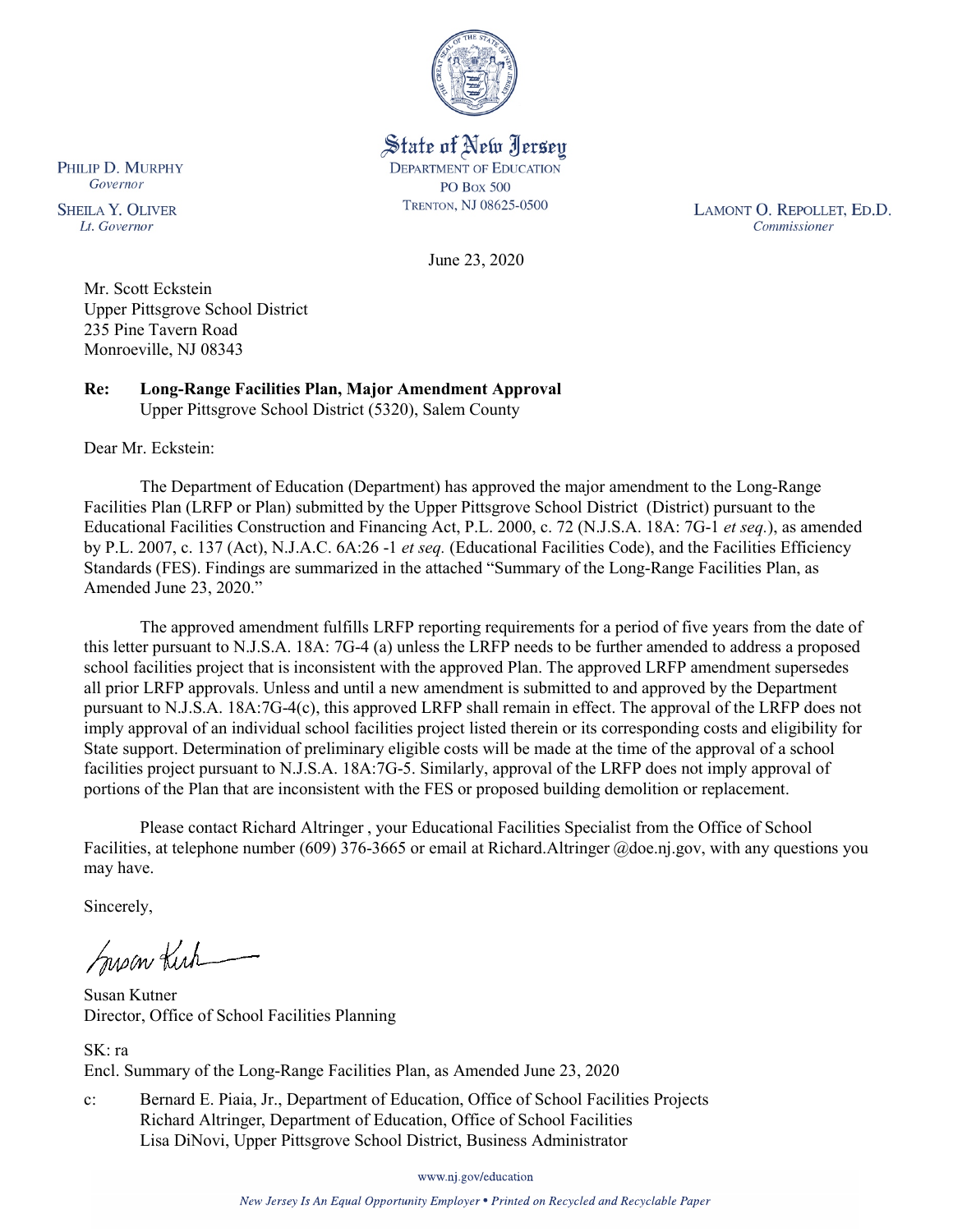# **Upper Pittsgrove School District (5320) Summary of the Long-Range Facilities Plan, as Amended June 23, 2020**

The Department of Education (Department) has completed its review of the major amendment to the Long-Range Facilities Plan (LRFP or Plan) submitted by the Upper Pittsgrove School District (District) pursuant to the Educational Facilities Construction and Financing Act, P.L. 2000, c. 72 (N.J.S.A. 18A: 7G-1 *et seq.*), as amended by P.L. 2007, c. 137 (Act), N.J.A.C. 6A:26-1 et seq. (Educational Facilities Code), and the Facilities Efficiency Standards (FES).

The following provides a summary of the District's approved amended LRFP. The summary is based on the standards set forth in the Act, the Educational Facilities Code, the FES, District-reported information in the Department's LRFP reporting system, and supporting documentation. The referenced reports in *italic* text are standard reports available on the Department's LRFP website.

# **1. Inventory Overview**

The District is classified as a Regular Operating District (ROD) for funding purposes. It provides services for students in grades PK-8.

The District identified existing and proposed schools, sites, buildings, rooms, and site amenities in its LRFP. Table 1 lists the number of existing and proposed district schools, sites, and buildings. Detailed information can be found in the *School Asset Inventory Report* and the *Site Asset Inventory Report.*

**As directed by the Department, school facilities projects that have received initial approval by the Department and have been approved by the voters, if applicable, are represented as "existing" in the LRFP.** Approved projects that include new construction and/or the reconfiguration/reassignment of existing program space are as follows: n/a.

| Category                                     | <b>Existing</b> | <b>Proposed</b> |
|----------------------------------------------|-----------------|-----------------|
| Number of Schools (assigned DOE school code) |                 |                 |
| Number of School Buildings <sup>1</sup>      |                 |                 |
| Number of Non-School Buildings <sup>2</sup>  |                 |                 |
| Number of Vacant Buildings                   |                 |                 |
| Number of Sites                              |                 |                 |

#### **Table 1: Number of Schools, School Buildings, and Sites**

Based on the existing facilities inventory submitted by the District:

- Schools using leased buildings (short or long-term):  $n/a$
- Schools using temporary classroom units (TCUs), excluding TCUs supporting construction: n/a
- Vacant/unassigned school buildings:  $n/a$

 $\overline{a}$ 

<span id="page-1-0"></span>*<sup>1</sup>* Includes district-owned buildings and long-term leases serving students in district-operated programs

<span id="page-1-1"></span><sup>&</sup>lt;sup>2</sup> Includes occupied district-owned buildings not associated with a school, such as administrative buildings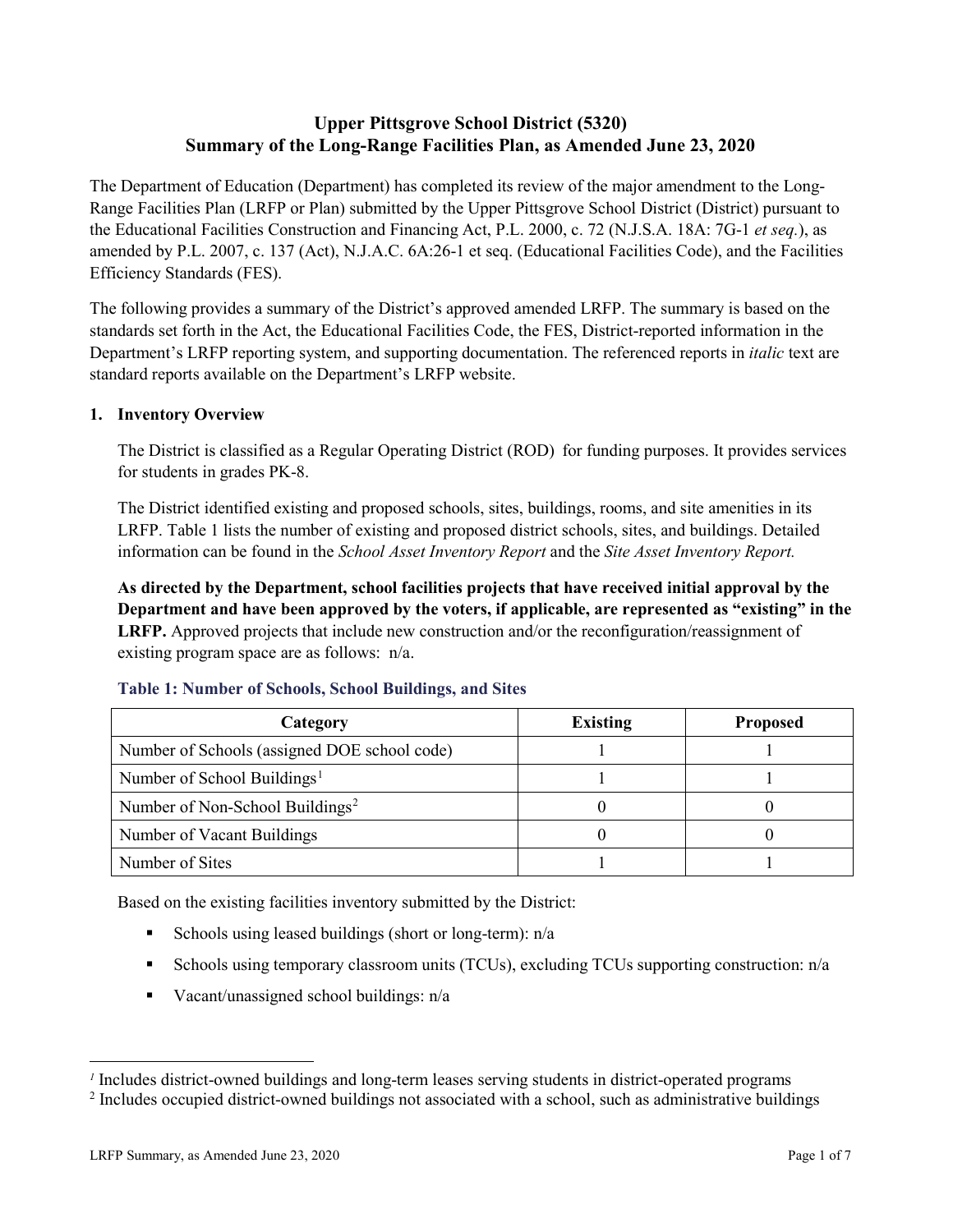Findings:

The Department has determined that the proposed inventory is adequate for approval of the District's LRFP amendment. However, the LRFP determination does not imply approval of an individual school facilities project listed within the LRFP; the District must submit individual project applications for project approval.

# **2. District Enrollments**

The District determined the number of students, or "proposed enrollments," to be accommodated for LRFP planning purposes on a district-wide basis and in each school.

The Department minimally requires the submission of a standard cohort-survival projection using historic enrollment data from the Application for School State Aid (ASSA) or NJ Smart. The cohort-survival method projection method forecasts future students based upon the survival of the existing student population as it moves from grade to grade. A survival ratio of less than 1.00 indicates a loss of students, while a survival ratio of more than 1.00 indicates the class size is increasing. For example, if a survival ratio tracking first to second grade is computed to be 1.05, the grade size is increasing by 5% from one year to the next. The cohort-survival projection methodology works well for communities with stable demographic conditions. Atypical events impacting housing or enrollments, such as an economic downturn that halts new housing construction or the opening of a charter or private school, typically makes a cohort-survival projection less reliable.

### **Proposed enrollments are based on a standard cohort-survival enrollment projection.**

Adequate supporting documentation was submitted to the Department to justify the proposed enrollments. Table 2 provides a comparison of existing and projected enrollments. All totals include special education students.

|                              | <b>Existing Enrollments</b> | <b>District Proposed Enrollments</b> |
|------------------------------|-----------------------------|--------------------------------------|
| <b>Grades</b>                | 2018-19                     | 2023-24                              |
| PK (excl. private providers) | 16                          | 43                                   |
| Grades K to 5                | 189                         | 217                                  |
| Grades 6 to 8                | 113                         | 100                                  |
| Grades 9 to 12               |                             |                                      |
| Totals K to 12               | 318                         | 360                                  |

# **Table 2: Enrollments**

Findings:

The Department has determined the District's proposed enrollments to be acceptable for approval of the District's LRFP amendment. The Department will require a current enrollment projection at the time an application for a school facilities project is submitted incorporating the District's most recent enrollments in order to verify that the LRFP's planned capacity is appropriate for the updated enrollments.

# **3. District Practices Capacity**

Based on information provided in the room inventories, District Practices Capacity was calculated for each school building to determine whether adequate capacity is proposed for the projected enrollments based on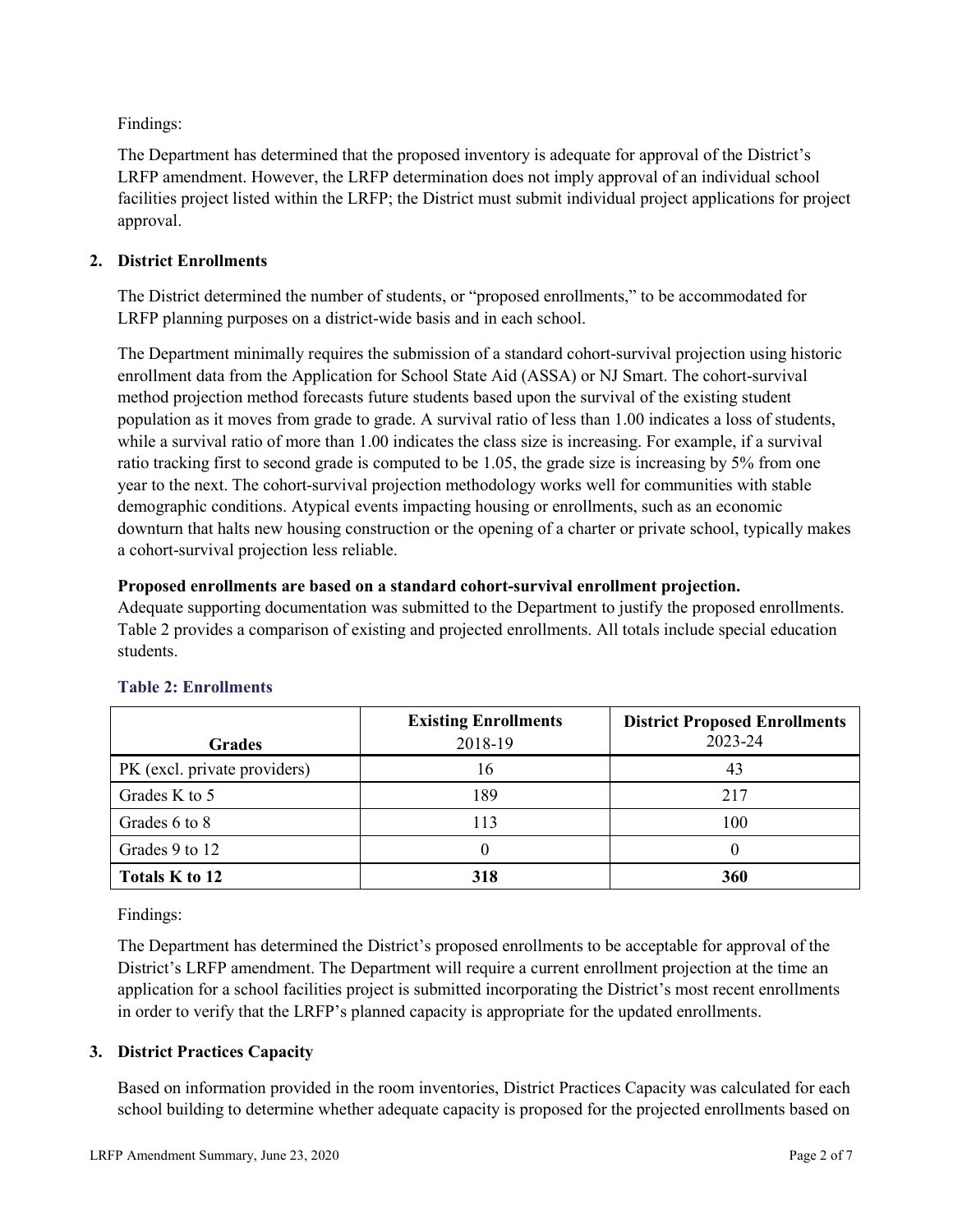district scheduling and class size practices. The capacity totals assume instructional buildings can be fully utilized regardless of school sending areas, transportation, and other operational issues. The calculations only consider district-owned buildings and long-term leases; short term leases and temporary buildings are excluded. **A capacity utilization factor of 90% for classrooms serving grades K-8 and 85% for classrooms serving grades 9-12 is applied in accordance with the FES.** No capacity utilization factor is applied to preschool classrooms.

In certain cases, districts may achieve adequate District Practices Capacity to accommodate enrollments but provide inadequate square feet per student in accordance with the FES, resulting in educational adequacy issues and "Unhoused Students." Unhoused students are considered in the "Functional Capacity" calculations used to determine potential State support for school facilities projects and are analyzed in Section 4.

Table 3 provides a summary of proposed enrollments and existing and proposed District-wide capacities. Detailed information can be found in the LRFP website reports titled *FES and District Practices Capacity Report, Existing Rooms Inventory Report, and Proposed Rooms Inventory Report.*

| <b>Grades</b>              | <b>Proposed</b><br><b>Enrollments</b> | <b>Existing</b><br><b>District</b><br><b>Practices</b><br>Capacity | <b>Existing</b><br>Deviation* | <b>Proposed</b><br><b>District</b><br><b>Practices</b><br>Capacity | <b>Proposed</b><br>Deviation* |
|----------------------------|---------------------------------------|--------------------------------------------------------------------|-------------------------------|--------------------------------------------------------------------|-------------------------------|
| Elementary ( $PK$ to 5)    | 260                                   | 313.23                                                             | 53.23                         | 354.83                                                             | 94.83                         |
| Middle $(6 \text{ to } 8)$ | 100                                   | 205.12                                                             | 105.12                        | 163.52                                                             | 63.52                         |
| High $(9 \text{ to } 12)$  | $\theta$                              | 0.00                                                               | 0.00                          | 0.00                                                               | 0.00                          |
| <b>District Totals</b>     | 360                                   | 518.35                                                             | 158.35                        | 518.35                                                             | 158.35                        |

# **Table 3: District Practices Capacity Analysis**

*\* Positive numbers signify surplus capacity; negative numbers signify inadequate capacity. Negative values for District Practices capacity are acceptable for approval if proposed enrollments do not exceed 100% capacity utilization.*

Considerations:

- Based on the proposed enrollments and existing room inventories, the District is projected to have inadequate capacity for the following grade groups, assuming all school buildings can be fully utilized: n/a
- Adequate justification has been provided by the District if the proposed capacity for a school significantly deviates from the proposed enrollments. Generally, surplus capacity is acceptable for LRFP approval if additional capacity is not proposed through new construction.

# Findings:

The Department has determined that proposed District capacity, in accordance with the proposed enrollments, is adequate for approval of the District's LRFP amendment. The Department will require a current enrollment projection at the time an application for a school facilities project is submitted, incorporating the District's most recent Fall Enrollment Report, in order to verify that the LRFP's planned capacity meets the District's updated enrollments.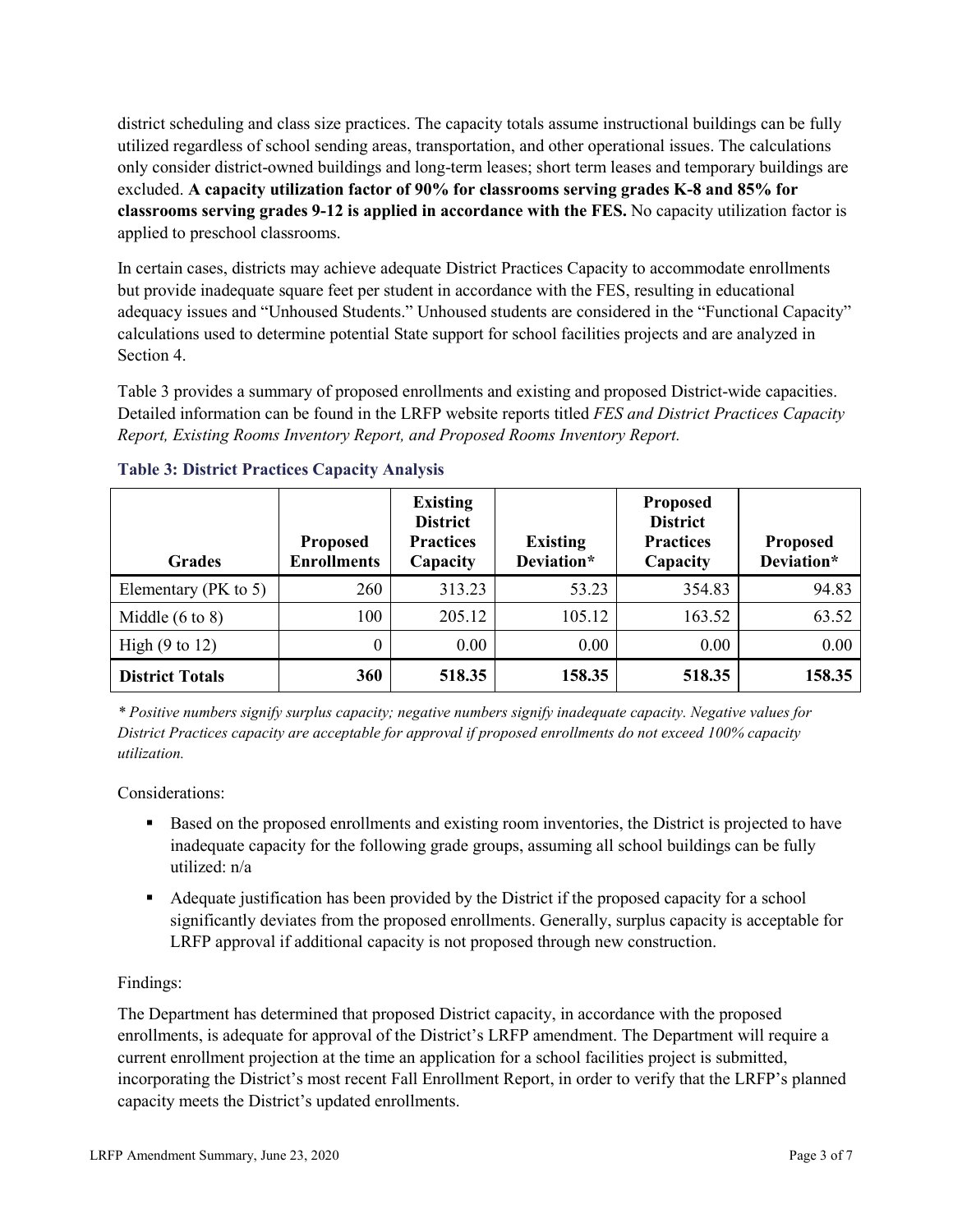# **4. New Construction Funding Eligibility**

*Functional Capacity* was calculated and compared to the proposed enrollments to provide a **preliminary estimate** of Unhoused Students and new construction funding eligibility. **A final determination will be made at the time of project application approval.**

*Functional Capacity* is the adjusted gross square footage of a school building *(total gross square feet minus excluded space)* divided by the minimum area allowance per full-time equivalent student for the grade level contained therein. *Unhoused Students* is the number of students projected to be enrolled in the District that exceeds the Functional Capacity of the District's schools pursuant to N.J.A.C. 6A:26-2.2(c). *Excluded Square Feet* includes (1) square footage exceeding the FES for any pre-kindergarten, kindergarten, general education, or self-contained special education classroom; (2) grossing factor square footage *(corridors, stairs, mechanical rooms, etc.)* that exceeds the FES allowance, and (3) square feet proposed to be demolished or discontinued from use. Excluded square feet may be revised during the review process for individual school facilities projects.

Table 4 provides a preliminary assessment of the Functional Capacity, Unhoused Students, and Estimated Maximum Approved Area for Unhoused Students for each FES grade group. The calculations exclude temporary facilities and short-term leased buildings. School buildings proposed for whole or partial demolition or reassignment to a non-school use are excluded from the calculations pending project application review. If a building is proposed to be reassigned to a different school, the square footage is applied to the proposed grades after reassignment. Buildings that are not assigned to a school are excluded from the calculations. In addition, only preschool students eligible for state funding (former ECPA students) are included. Detailed information concerning the calculations can be found in the *Functional Capacity and Unhoused Students Report* and the *Excluded Square Footage Report.*

| Category                                     | $PK/K$ to 5 | 6 to 8   | 9 to 12  | <b>Total</b> |
|----------------------------------------------|-------------|----------|----------|--------------|
| Eligible PK /K-12 Proposed Enrollments       | 217         | 100      | 0        |              |
| FES Area Allowance (SF/student)              | 125.00      | 134.00   | 151.00   |              |
| <b>Prior to Completion of Proposed Work:</b> |             |          |          |              |
| <b>Existing Gross Square Feet</b>            | 55,448      | 25,552   | $\theta$ | 81,000       |
| <b>Adjusted Gross Square Feet</b>            | 48,225      | 22,223   | $\theta$ | 70,448       |
| <b>Adjusted Functional Capacity</b>          | 377.23      | 117.84   | 0.00     |              |
| <b>Unhoused Students</b>                     | 0.00        | 0.00     | 0.00     |              |
| Est. Max. Area for Unhoused Students         | 0.00        | 0.00     | 0.00     |              |
| <b>After Completion of Proposed Work:</b>    |             |          |          |              |
| Gross Square Feet                            | 55,448      | 25,552   | $\theta$ | 81,000       |
| New Gross Square Feet                        | $\theta$    | $\Omega$ | $\theta$ | $\Omega$     |
| <b>Adjusted Gross Square Feet</b>            | 48,225      | 22,223   | $\Omega$ | 70,448       |
| <b>Functional Capacity</b>                   | 377.23      | 117.84   | 0.00     |              |
| Unhoused Students after Construction         | 0.00        | 0.00     | 0.00     |              |
| Est. Max. Area Remaining                     | 0.00        | 0.00     | 0.00     |              |

#### **Table 4: Estimated Maximum Approved Area for Unhoused Students**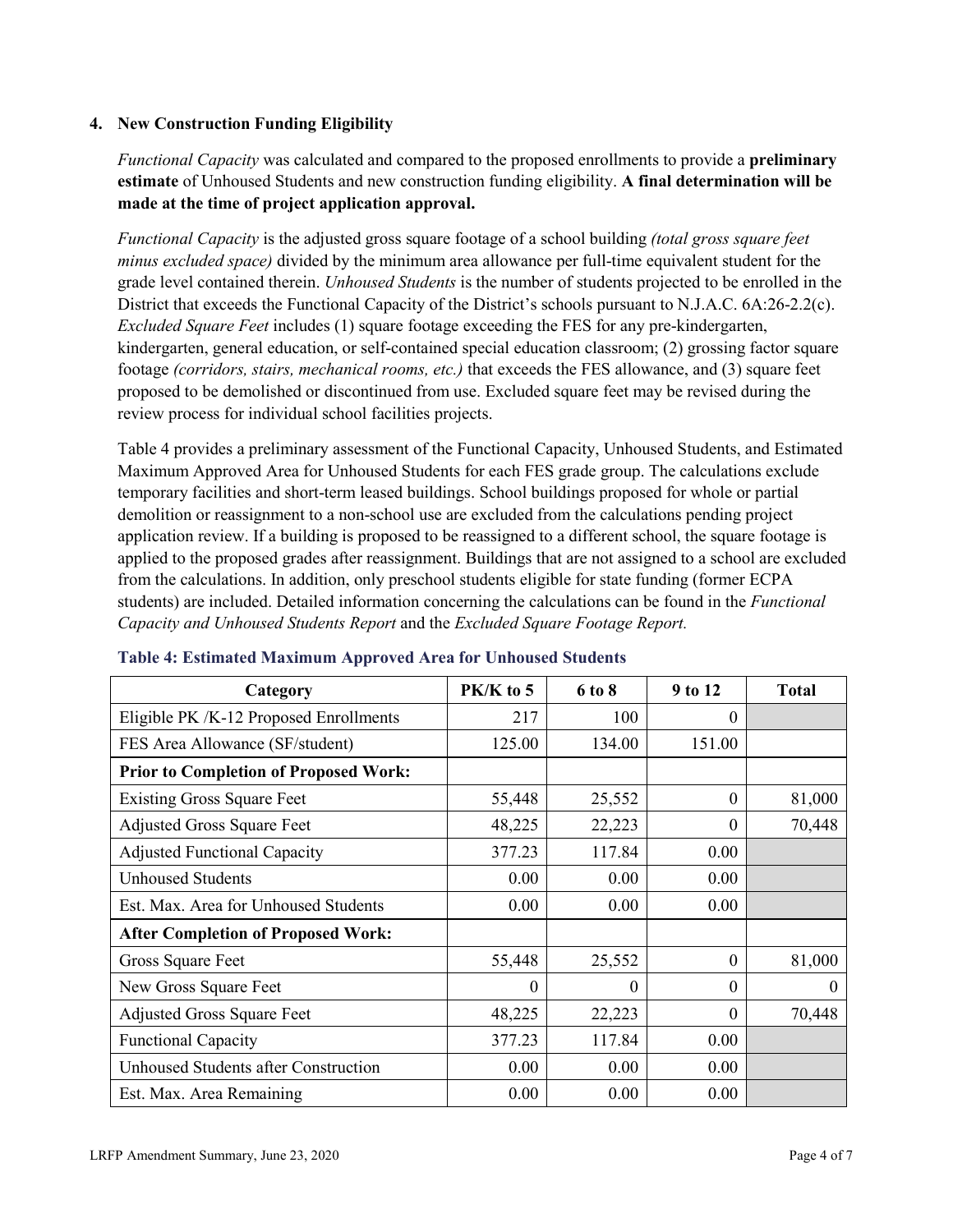Facilities used for non-instructional or non-educational purposes are ineligible for State support under the Act. However, projects for such facilities shall be reviewed by the Department to determine whether they are consistent with the District's LRFP and whether the facility, if it is to house students (full or part time) conforms to educational adequacy requirements. These projects shall conform to all applicable statutes and regulations.

Estimated costs represented in the LRFP by the District are for capital planning purposes only. The estimates are not intended to represent preliminary eligible costs or final eligible costs of approved school facilities projects.

Considerations:

- The District does not have approved projects pending completion, as noted in Section 1, that impact the Functional Capacity calculations.
- **The Functional Capacity calculations** *exclude* square feet proposed for demolition or discontinuation for the following FES grade groups and school buildings pending a feasibility study and project review: n/a.
- Based on the preliminary assessment, the District has Unhoused Students prior to the completion of proposed work for the following FES grade groups: n/a.
- New construction is proposed for the following FES grade groups: n/a.
- Proposed new construction exceeds the estimated maximum area allowance for Unhoused Students prior to the completion of the proposed work for the following grade groups: n/a.
- The District, based on the preliminary LRFP assessment, will not have Unhoused Students after completion of the proposed LRFP work. If the District is projected to have Unhoused Students, adequate justification has been provided to confirm educational adequacy in accordance with Section 6 of this determination.

# Findings:

Functional Capacity and Unhoused Students calculated in the LRFP are preliminary estimates. Preliminary Eligible Costs (PEC) and Final Eligible Costs (FEC) will be included in the review process for specific school facilities projects. A feasibility study undertaken by the District is required if building demolition or replacement is proposed per N.J.A.C. 6A:26-2.3(b)(10).

# **5. Proposed Work**

The District assessed program space, capacity, and physical plant deficiencies to determine corrective actions. Capital maintenance, or *"system actions,"* address physical plant deficiencies due to operational, building code, and /or life cycle issues. Inventory changes, or *"inventory actions,*" add, alter, or eliminate sites, site amenities, buildings, and/or rooms.

The Act (N.J.S.A. 18A:7G-7b) provides that all school facilities shall be deemed suitable for rehabilitation unless a pre-construction evaluation undertaken by the District demonstrates to the satisfaction of the Commissioner that the structure might pose a risk to the safety of the occupants even after rehabilitation or that rehabilitation is not cost-effective. Pursuant to N.J.A.C. 6A:26-2.3(b)(10), the Commissioner may identify school facilities for which new construction is proposed in lieu of rehabilitation for which it appears from the information presented that new construction is justified, provided, however, that for such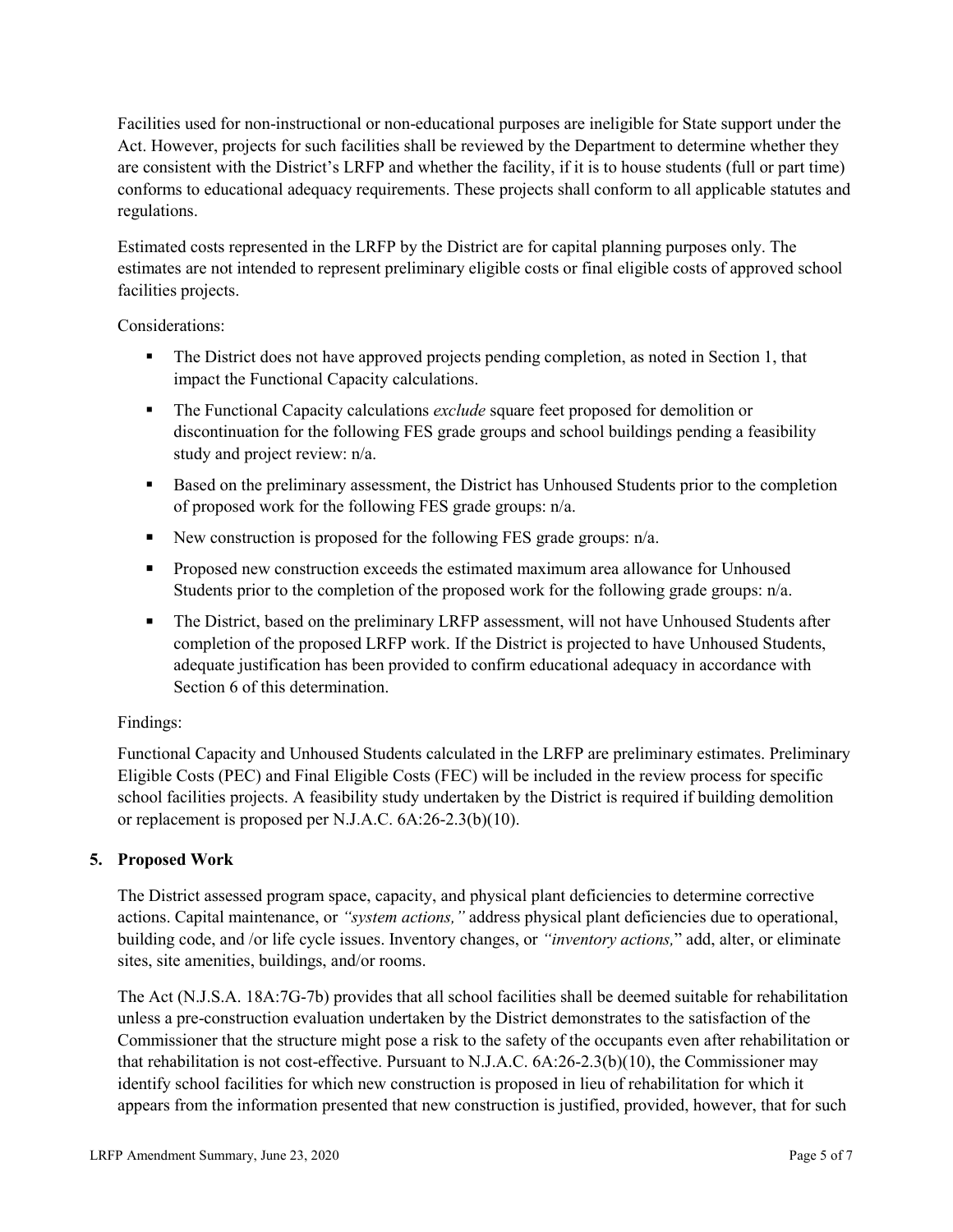school facilities so identified, the District must submit a feasibility study as part of the application for the specific school facilities project. The cost of each proposed building replacement is compared to the cost of additions or rehabilitation required to eliminate health and safety deficiencies and to achieve the District's programmatic model.

Table 5 lists the scope of work proposed for each school based on the building(s) serving their student population. Proposed inventory changes are described in the LRFP website reports titled *"School Asset Inventory Report and "Proposed Room Inventory Report."* Information concerning proposed systems work, or capital maintenance can be found in the "*LRFP Systems Action Summary Report*."

With the completion of the proposed work, the following schools are proposed to be eliminated: n/a; the following schools are proposed to be added: n/a.

| <b>Proposed Scope of Work</b>                                                                  | <b>Applicable Schools</b>                |
|------------------------------------------------------------------------------------------------|------------------------------------------|
| <b>Renovation only</b> (no new construction)                                                   |                                          |
| System actions only (no inventory actions)                                                     | Upper Pittsgrove Elementary School (070) |
| Existing inventory actions only (no systems actions)                                           | n/a                                      |
| Systems and inventory changes                                                                  | n/a                                      |
| <b>New construction</b>                                                                        |                                          |
| Building addition only (no systems actions)                                                    | n/a                                      |
| Renovation and building addition (system, existing<br>inventory, and new construction actions) | n/a                                      |
| New building on existing site                                                                  | n/a                                      |
| New building on new or expanded site                                                           | n/a                                      |
| Site and building disposal (in addition to above scopes)                                       |                                          |
| Partial building demolition                                                                    | n/a                                      |
| Whole building demolition                                                                      | n/a                                      |
| Site and building disposal or discontinuation of use                                           | n/a                                      |

### **Table 5: School Building Scope of Work**

Findings:

The Department has determined that the proposed work is adequate for approval of the District's LRFP amendment. However, Department approval of proposed work in the LRFP does not imply the District may proceed with a school facilities project. The District must submit individual project applications with cost estimates for Department project approval. Both school facilities project approval and other capital project review require consistency with the District's approved LRFP.

# **6. Proposed Room Inventories and the Facilities Efficiency Standards**

The District's proposed school buildings were evaluated to assess general educational adequacy in terms of compliance with the FES area allowance pursuant to N.J.A.C. 6A:26-2.2 and 2.3.

District schools proposed to provide less square feet per student than the FES after the completion of proposed work as indicated in Table 5 are as follows: n/a